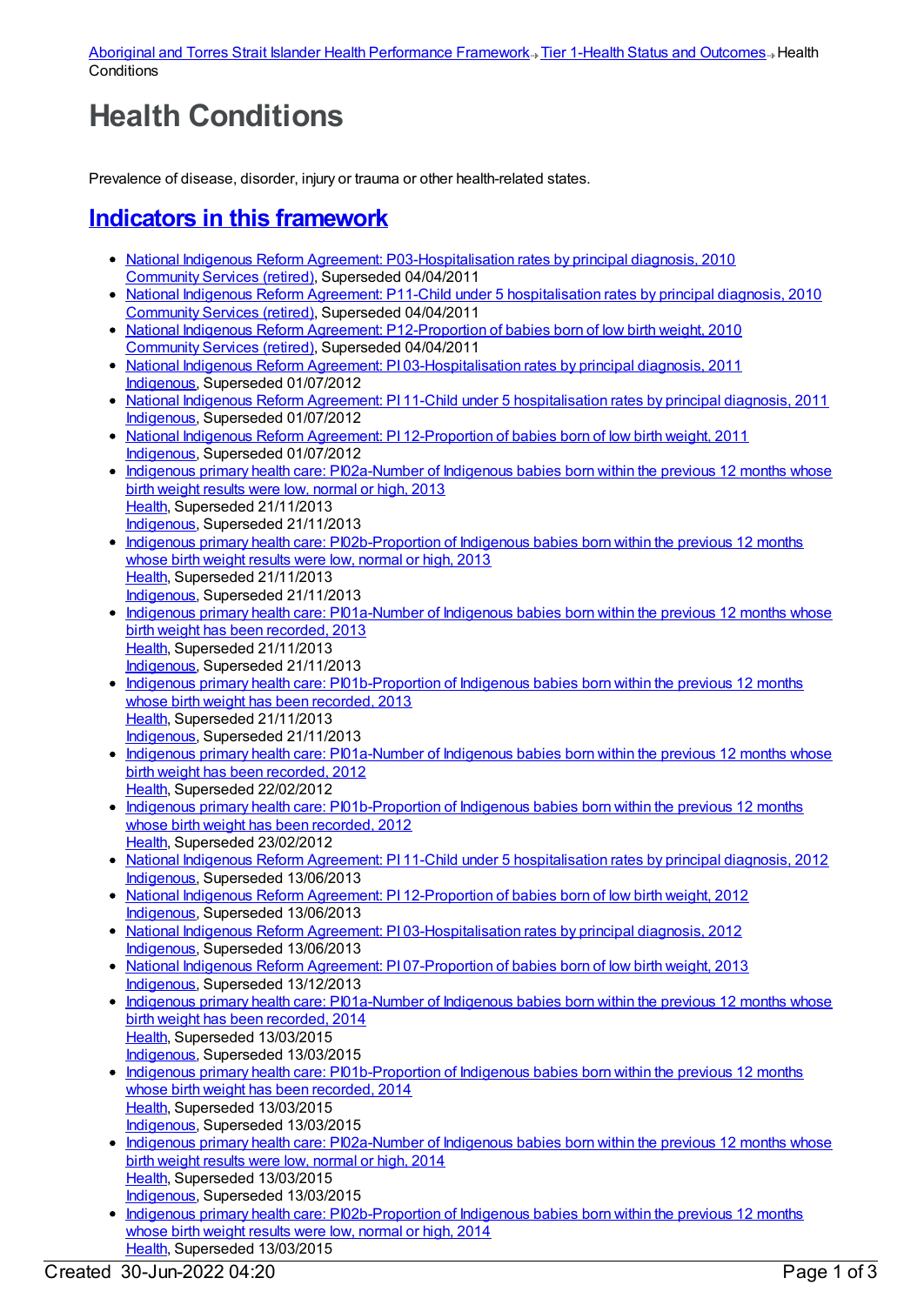[Indigenous](https://meteor.aihw.gov.au/RegistrationAuthority/6), Superseded 13/03/2015

- National Indigenous Reform Agreement: PI [07-Proportion](https://meteor.aihw.gov.au/content/525840) of babies born of low birth weight, 2014 [Indigenous](https://meteor.aihw.gov.au/RegistrationAuthority/6), Superseded 24/11/2014
- Indigenous primary health care: [PI01a-Number](https://meteor.aihw.gov.au/content/587703) of Indigenous babies born within the previous 12 months whose birth weight has been recorded, 2015 [Health](https://meteor.aihw.gov.au/RegistrationAuthority/12), Superseded 05/10/2016 [Indigenous](https://meteor.aihw.gov.au/RegistrationAuthority/6), Superseded 20/01/2017
- National Indigenous Reform Agreement: PI [07-Proportion](https://meteor.aihw.gov.au/content/579076) of babies born of low birth weight, 2015 [Indigenous](https://meteor.aihw.gov.au/RegistrationAuthority/6), Superseded 18/11/2015
- Indigenous primary health care: [PI02b-Proportion](https://meteor.aihw.gov.au/content/588977) of Indigenous babies born within the previous 12 months whose birth weight results were low, normal or high, 2015 [Health](https://meteor.aihw.gov.au/RegistrationAuthority/12), Superseded 05/10/2016 [Indigenous](https://meteor.aihw.gov.au/RegistrationAuthority/6), Superseded 20/01/2017
- Indigenous primary health care: [PI02a-Number](https://meteor.aihw.gov.au/content/588973) of Indigenous babies born within the previous 12 months whose birth weight results were low, normal or high, 2015 [Health](https://meteor.aihw.gov.au/RegistrationAuthority/12), Superseded 05/10/2016 [Indigenous](https://meteor.aihw.gov.au/RegistrationAuthority/6), Superseded 20/01/2017
- Indigenous primary health care: [PI01b-Proportion](https://meteor.aihw.gov.au/content/588971) of Indigenous babies born within the previous 12 months whose birth weight has been recorded, 2015 [Health](https://meteor.aihw.gov.au/RegistrationAuthority/12), Superseded 05/10/2016 [Indigenous](https://meteor.aihw.gov.au/RegistrationAuthority/6), Superseded 20/01/2017
- National Indigenous Reform Agreement: PI 07-Proportion of babies born of low birthweight, 2016 [Indigenous](https://meteor.aihw.gov.au/RegistrationAuthority/6), Superseded 01/07/2016
- Indigenous primary health care: [PI01a-Number](https://meteor.aihw.gov.au/content/663900) of Indigenous babies born within the previous 12 months whose birth weight has been recorded, 2015-2017 [Health](https://meteor.aihw.gov.au/RegistrationAuthority/12), Superseded 25/01/2018 [Indigenous](https://meteor.aihw.gov.au/RegistrationAuthority/6), Superseded 27/02/2018
- Indigenous primary health care: [PI01b-Proportion](https://meteor.aihw.gov.au/content/663903) of Indigenous babies born within the previous 12 months whose birth weight has been recorded, 2015-2017 [Health](https://meteor.aihw.gov.au/RegistrationAuthority/12), Superseded 25/01/2018 [Indigenous](https://meteor.aihw.gov.au/RegistrationAuthority/6), Superseded 27/02/2018
- Indigenous primary health care: [PI02a-Number](https://meteor.aihw.gov.au/content/663905) of Indigenous babies born within the previous 12 months whose birth weight results were low, normal or high, 2015-2017 [Health](https://meteor.aihw.gov.au/RegistrationAuthority/12), Superseded 25/01/2018 [Indigenous](https://meteor.aihw.gov.au/RegistrationAuthority/6), Superseded 27/02/2018
- Indigenous primary health care: [PI02b-Proportion](https://meteor.aihw.gov.au/content/663907) of Indigenous babies born within the previous 12 months whose birth weight results were low, normal or high, 2015-2017 [Health](https://meteor.aihw.gov.au/RegistrationAuthority/12), Superseded 25/01/2018 [Indigenous](https://meteor.aihw.gov.au/RegistrationAuthority/6), Superseded 27/02/2018
- National Indigenous Reform Agreement: PI 07-Proportion of babies born of low birthweight, 2017 [Indigenous](https://meteor.aihw.gov.au/RegistrationAuthority/6), Superseded 06/06/2017
- Indigenous primary health care: [PI01a-Number](https://meteor.aihw.gov.au/content/686339) of Indigenous babies born within the previous 12 months whose birth weight has been recorded, 2015-2017 [Health](https://meteor.aihw.gov.au/RegistrationAuthority/12), Superseded 17/10/2018 [Indigenous](https://meteor.aihw.gov.au/RegistrationAuthority/6), Superseded 17/10/2018 • Indigenous primary health care: [PI02a-Number](https://meteor.aihw.gov.au/content/686346) of Indigenous babies born within the previous 12 months whose
- birthweight results were low, normal or high, 2015-2017 [Health](https://meteor.aihw.gov.au/RegistrationAuthority/12), Superseded 17/10/2018 [Indigenous](https://meteor.aihw.gov.au/RegistrationAuthority/6), Superseded 17/10/2018
- Indigenous primary health care: [PI02b-Proportion](https://meteor.aihw.gov.au/content/686348) of Indigenous babies born within the previous 12 months whose birthweight results were low, normal or high, 2015-2017 [Health](https://meteor.aihw.gov.au/RegistrationAuthority/12), Superseded 17/10/2018 [Indigenous](https://meteor.aihw.gov.au/RegistrationAuthority/6), Superseded 17/10/2018
- Indigenous primary health care: [PI01b-Proportion](https://meteor.aihw.gov.au/content/686344) of Indigenous babies born within the previous 12 months whose birth weight has been recorded, 2015-2017 [Health](https://meteor.aihw.gov.au/RegistrationAuthority/12), Superseded 17/10/2018 [Indigenous](https://meteor.aihw.gov.au/RegistrationAuthority/6), Superseded 17/10/2018
- National Indigenous Reform Agreement: PI [07-Proportion](https://meteor.aihw.gov.au/content/668674) of babies born of low birthweight, 2018 [Indigenous](https://meteor.aihw.gov.au/RegistrationAuthority/6), Superseded 31/07/2018
- Indigenous primary health care: [PI01a-Number](https://meteor.aihw.gov.au/content/687916) of Indigenous babies born within the previous 12 months whose birthweight has been recorded, 2018-2019 [Health](https://meteor.aihw.gov.au/RegistrationAuthority/12), Superseded 16/01/2020 [Indigenous](https://meteor.aihw.gov.au/RegistrationAuthority/6), Superseded 14/07/2021
- Indigenous primary health care: [PI01b-Proportion](https://meteor.aihw.gov.au/content/687918) of Indigenous babies born within the previous 12 months whose birthweight has been recorded, 2018-2019 [Health](https://meteor.aihw.gov.au/RegistrationAuthority/12), Superseded 16/01/2020 [Indigenous](https://meteor.aihw.gov.au/RegistrationAuthority/6), Superseded 14/07/2021
- Indigenous primary health care: [PI02a-Number](https://meteor.aihw.gov.au/content/687921) of Indigenous babies born within the previous 12 months whose